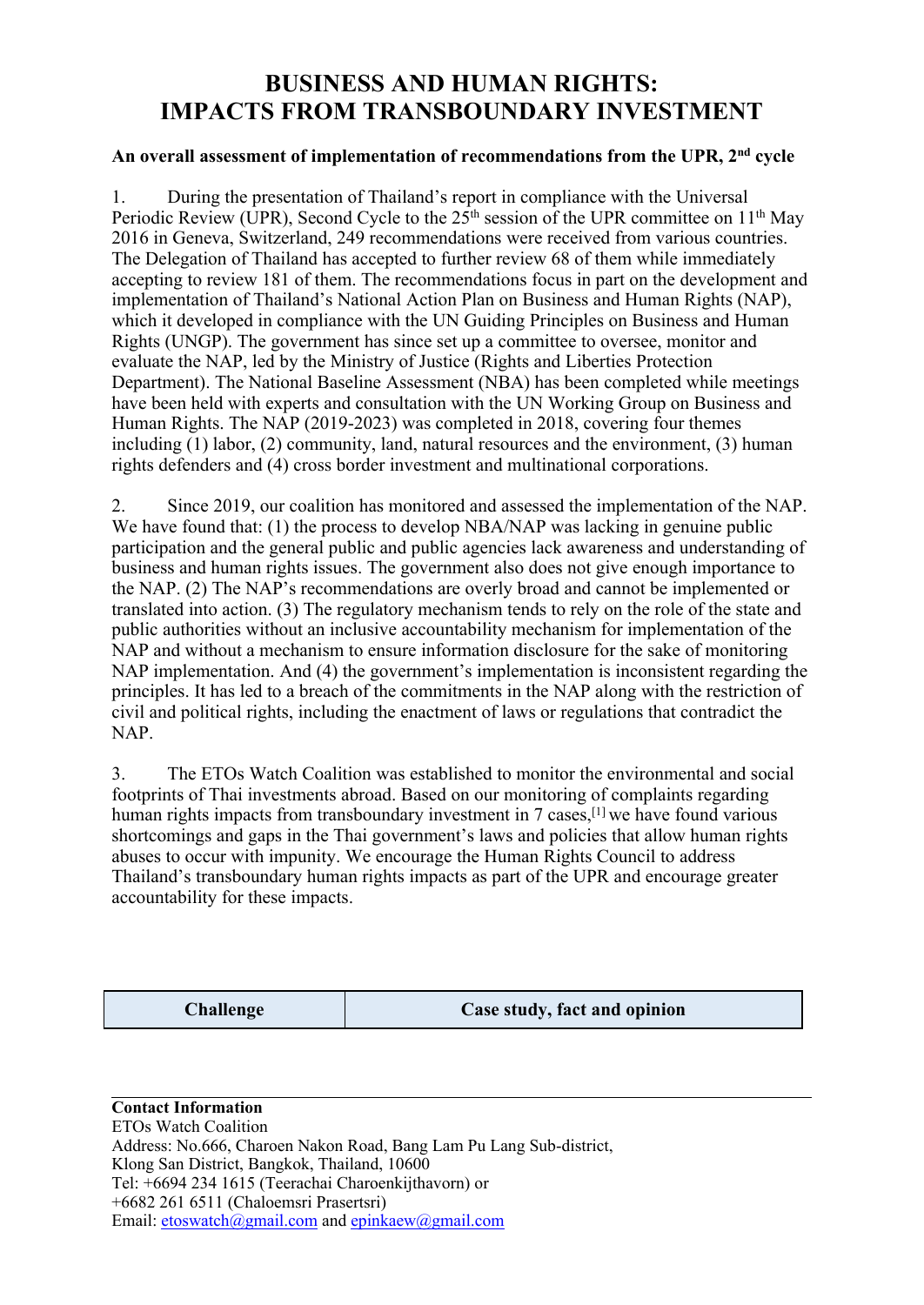| 1. A lack of regulatory law<br>on transboundary<br>investment (incoming and<br>outgoing), leading to the<br>exploitation of legal<br>loopholes in neighboring<br>countries that affect human<br>rights | (1) Due to legal loopholes in countries' domestic laws and<br>weak or ineffective domestic judicial systems, it is<br>impossible to hold businesses accountable for human<br>rights abuses, including enforcing punishment and<br>ensuring access to effective remedy.<br>(2) In most cases, existing laws at the national or regional<br>level do not require project developers to assess<br>transboundary impacts or cumulative impacts through the<br>environmental impact assessment process. Where such<br>laws/regulations do exist, project developers generally do<br>not abide by them. Additionally, existing laws do not<br>require government agencies to assess transboundary or<br>cumulative impacts through a strategic environmental<br>assessment process.<br>(3) There is a lack of a joint regional mechanism for<br>monitoring transboundary impacts of cross-border |
|--------------------------------------------------------------------------------------------------------------------------------------------------------------------------------------------------------|--------------------------------------------------------------------------------------------------------------------------------------------------------------------------------------------------------------------------------------------------------------------------------------------------------------------------------------------------------------------------------------------------------------------------------------------------------------------------------------------------------------------------------------------------------------------------------------------------------------------------------------------------------------------------------------------------------------------------------------------------------------------------------------------------------------------------------------------------------------------------------------------|
|                                                                                                                                                                                                        | investments.<br>(4) Thailand lacks effective grievance mechanisms to hold<br>companies and financial institutions accountable and<br>provide access to remedies for business-related human<br>rights abuses, including abuses in neighbouring countries.<br>(5) Thailand is not carrying the burden of monitoring the<br>impacts of its transboundary investments; the burden of<br>impact monitoring is being borne by the affected<br>countries. (for exp, Xayaburi dam case, Dawei SEZ case)                                                                                                                                                                                                                                                                                                                                                                                            |
| 2. Access to justice through                                                                                                                                                                           | <b>Judicial mechanisms:</b>                                                                                                                                                                                                                                                                                                                                                                                                                                                                                                                                                                                                                                                                                                                                                                                                                                                                |
| judicial and non-judicial<br>mechanisms, including<br><b>Thailand's National</b><br><b>Human Rights Commission</b><br>(NHRC), and regulatory<br>mechanisms on investment<br>or business transaction    | (1) The judiciary lacks awareness and understanding of the<br>review of transboundary complaints/plaints (for example<br>Xayaburi dam and Pak Beng dam cases).                                                                                                                                                                                                                                                                                                                                                                                                                                                                                                                                                                                                                                                                                                                             |
|                                                                                                                                                                                                        | (2) Court fees are an obstacle to access to justice in<br>Thailand, particularly in class action lawsuits which<br>require that the plaintiffs must have enough resources to<br>fight until the conclusion of the case and are not allowed a<br>waiver of court fees (for example Oddar Meanchay case).                                                                                                                                                                                                                                                                                                                                                                                                                                                                                                                                                                                    |
|                                                                                                                                                                                                        | (3) Legal execution of judgments delivered by foreign<br>courts to ensure the payment of transboundary<br>compensation cannot be done automatically. The case has<br>to be filed and tried again in the Thai court in order for the<br>legal execution to proceed, which imposes an undue<br>burden on victims of human rights abuses.(for example<br>Hengda Mining case in Myanmar                                                                                                                                                                                                                                                                                                                                                                                                                                                                                                        |

### **Contact Information**

ETOs Watch Coalition Address: No.666, Charoen Nakon Road, Bang Lam Pu Lang Sub-district, Klong San District, Bangkok, Thailand, 10600 Tel: +6694 234 1615 (Teerachai Charoenkijthavorn) or +6682 261 6511 (Chaloemsri Prasertsri) Email: [etoswatch@gmail.com](mailto:etoswatch@gmail.com) and ep[inkaew@gmail.com](mailto:epinkaew@gmail.com)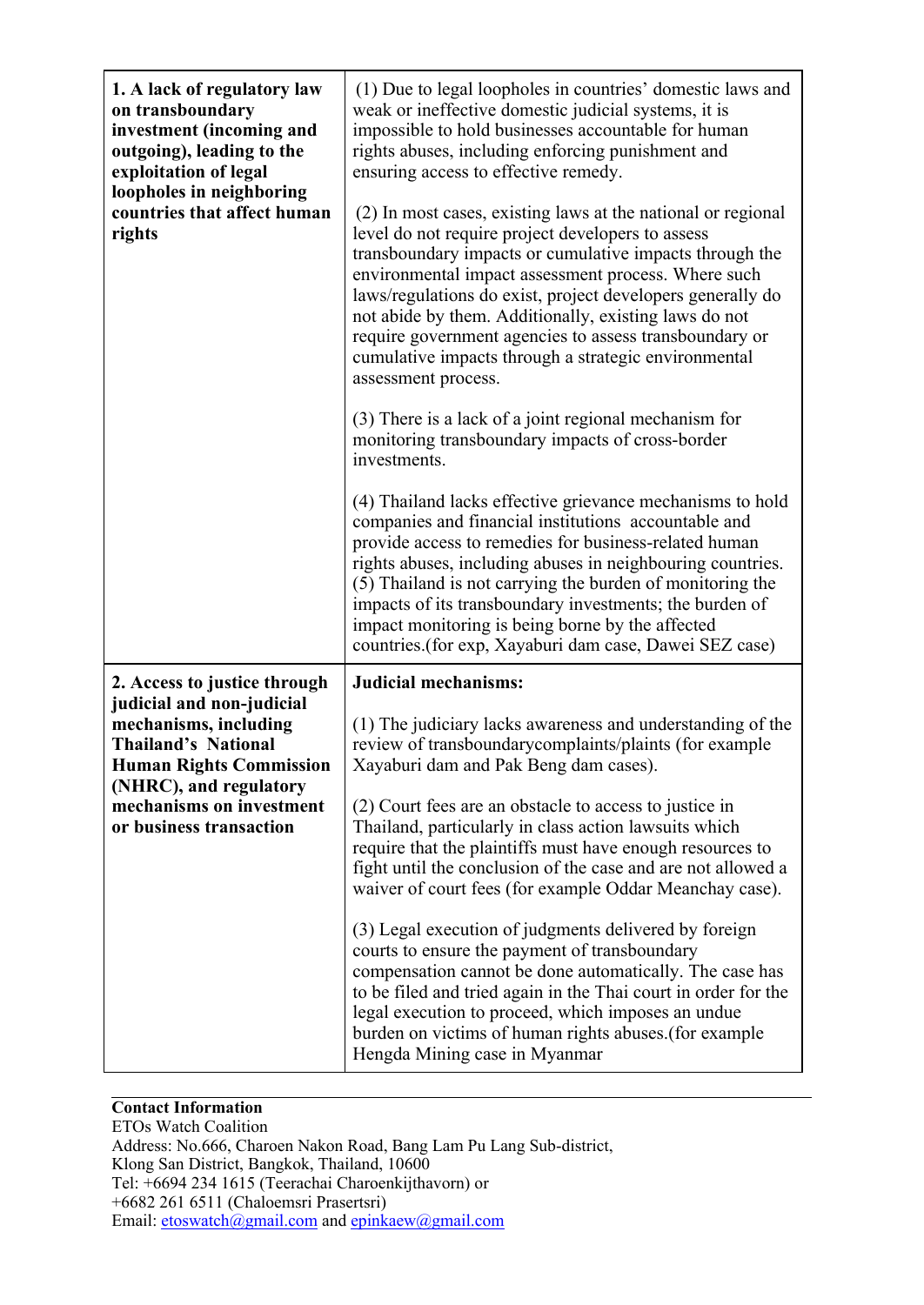| (4) There is no law to decide jurisdiction over<br>transboundary cases. Therefore, it is subject to the<br>discretion of each judge to decide whether or not to accept<br>to review the case.(for example Xayaburi dam and Pak<br>Beng dam)                                                                                                                                 |
|-----------------------------------------------------------------------------------------------------------------------------------------------------------------------------------------------------------------------------------------------------------------------------------------------------------------------------------------------------------------------------|
| Non-judicial mechanisms:                                                                                                                                                                                                                                                                                                                                                    |
| (1) The NHRC lacks clarity on how it accepts and reviews<br>complaints, leaving broad room for interpretation. The<br>NHRC has refused to review or investigate alleged<br>violations committed by natural persons/legal entities<br>abroad. (for example Xepian Xenamnoy dam)                                                                                              |
| $(2)$ There is no follow-up process to the NHRC's<br>investigation reports and recommendations and as a result,<br>they have not led to actual investigation and punishment of<br>the perpetrating agencies.                                                                                                                                                                |
| Investment or business regulatory mechanisms:                                                                                                                                                                                                                                                                                                                               |
| (1) Most companies/business sectors and financial<br>institutions lack regulatory mechanisms, social and<br>environmental policies and safeguards, and company level<br>grievance mechanisms concerning the impacts of their<br>investments. Most of the existing policies and regulatory<br>mechanisms operate on a voluntary basis, and lack<br>effective enforceability. |
| (2) In addition, we have found that the government and<br>concerned agencies tend to disregard human rights<br>implications when reviewing impacts from cross border<br>investments.                                                                                                                                                                                        |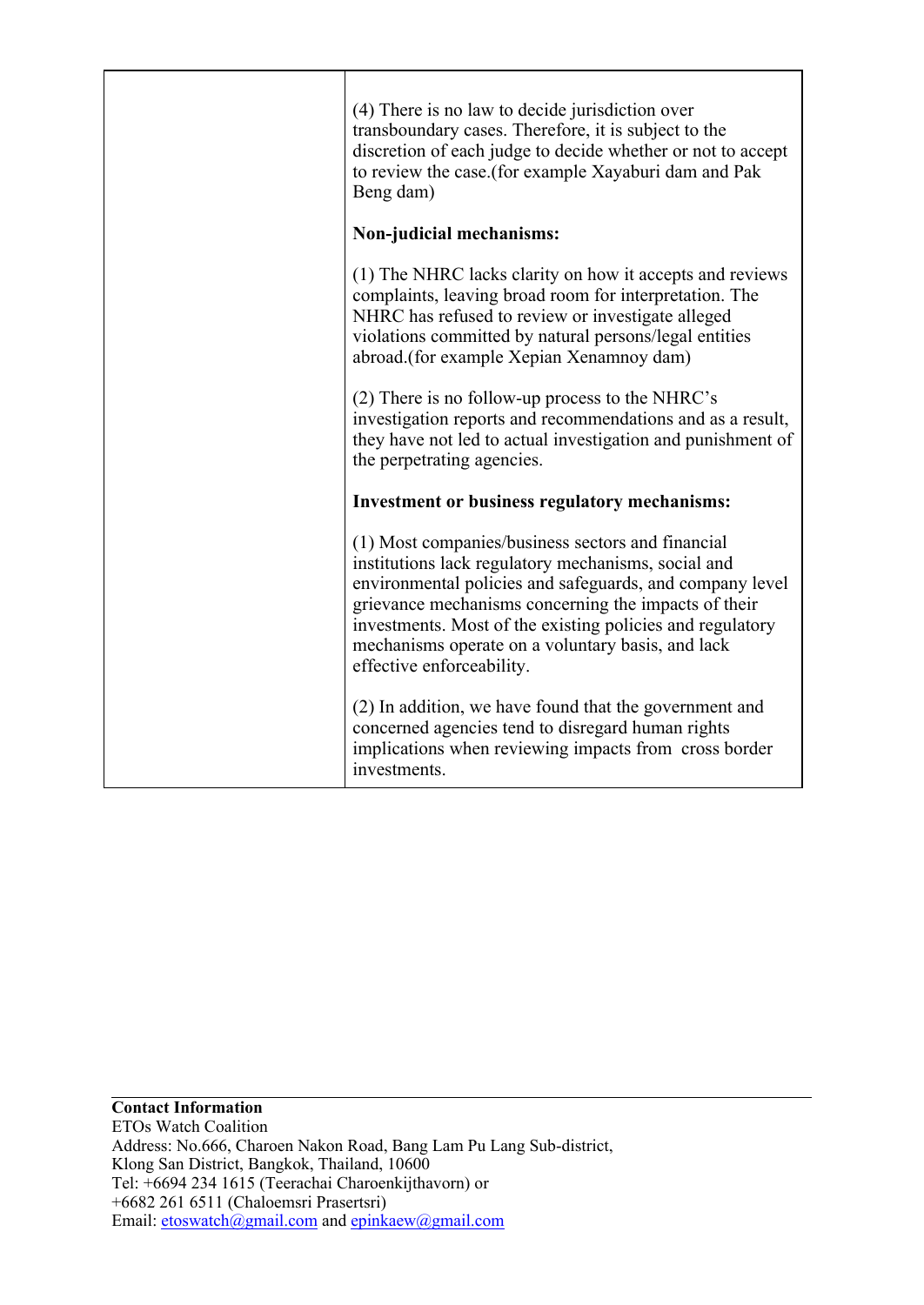| 3. Law enforcement and<br>statute of limitation<br>framework and conflict of<br>laws including the Act on<br><b>Conflict of Laws B.E. 2481</b>                                                                                                                                    | (1) Statute of limitation clauses on tortious acts vary from<br>country to country. Some countries do not even have such<br>statute limitations. As a result, investors and developers<br>tend to exploit such loopholes and engage in "forum<br>shopping" when responding to complaints about<br>transnational investments.                                                                                                                                                                                                                                                                                                  |
|-----------------------------------------------------------------------------------------------------------------------------------------------------------------------------------------------------------------------------------------------------------------------------------|-------------------------------------------------------------------------------------------------------------------------------------------------------------------------------------------------------------------------------------------------------------------------------------------------------------------------------------------------------------------------------------------------------------------------------------------------------------------------------------------------------------------------------------------------------------------------------------------------------------------------------|
|                                                                                                                                                                                                                                                                                   | (2) Thailand's Act on Conflict of Laws' Section 15 is<br>based on the Double Action-ability, which imposes an<br>excessive burden of proof on the plaintiff (for example, in<br>the case involving a sugar plantation in Cambodia's Oddar<br>Meanchey). Section 5 authorizes the court to accept to<br>review cases invoking public order or morality, the<br>interpretation of which may compromise protection of<br>human rights and the environment.                                                                                                                                                                       |
| 4. Strategic Litigation<br><b>Against Public Participation</b><br>(SLAPP)                                                                                                                                                                                                         | Businesses are weaponizing the judicial system against<br>those who criticize their activities. Thailand's tort and<br>defamation laws and Computer Crime Act are being used<br>to harass human rights defenders, including activists and<br>journalists, who expose human rights abuses arising in<br>business activities and development projects.                                                                                                                                                                                                                                                                          |
| <b>5. Boards of directors or</b><br>shareholders of<br>companies/businesses<br>cannot be held liable with<br>the companies. Even though<br>foreign courts have<br>delivered judgment, they<br>have no legal binding in<br>Thailand and the case has<br>to be retried in Thailand. | (1) There is a lack of law to regulate liability of affiliated<br>companies or to clarify the relationships between parent<br>companies and subsidiary companies.<br>(2) Companies can evade liability by registering as a new<br>company abroad, making the execution of a judgment<br>from the court in the investor's country impossible and<br>making such liability complicated (for example, the cases<br>of Oddar Meanchey and Heinda).<br>(3) Laws concerning principal and agency requires the<br>process to establish liability.<br>(4) Business sectors lack knowledge and understanding<br>about legal execution. |

**Contact Information** ETOs Watch Coalition Address: No.666, Charoen Nakon Road, Bang Lam Pu Lang Sub-district, Klong San District, Bangkok, Thailand, 10600 Tel: +6694 234 1615 (Teerachai Charoenkijthavorn) or +6682 261 6511 (Chaloemsri Prasertsri) Email: [etoswatch@gmail.com](mailto:etoswatch@gmail.com) and ep[inkaew@gmail.com](mailto:epinkaew@gmail.com)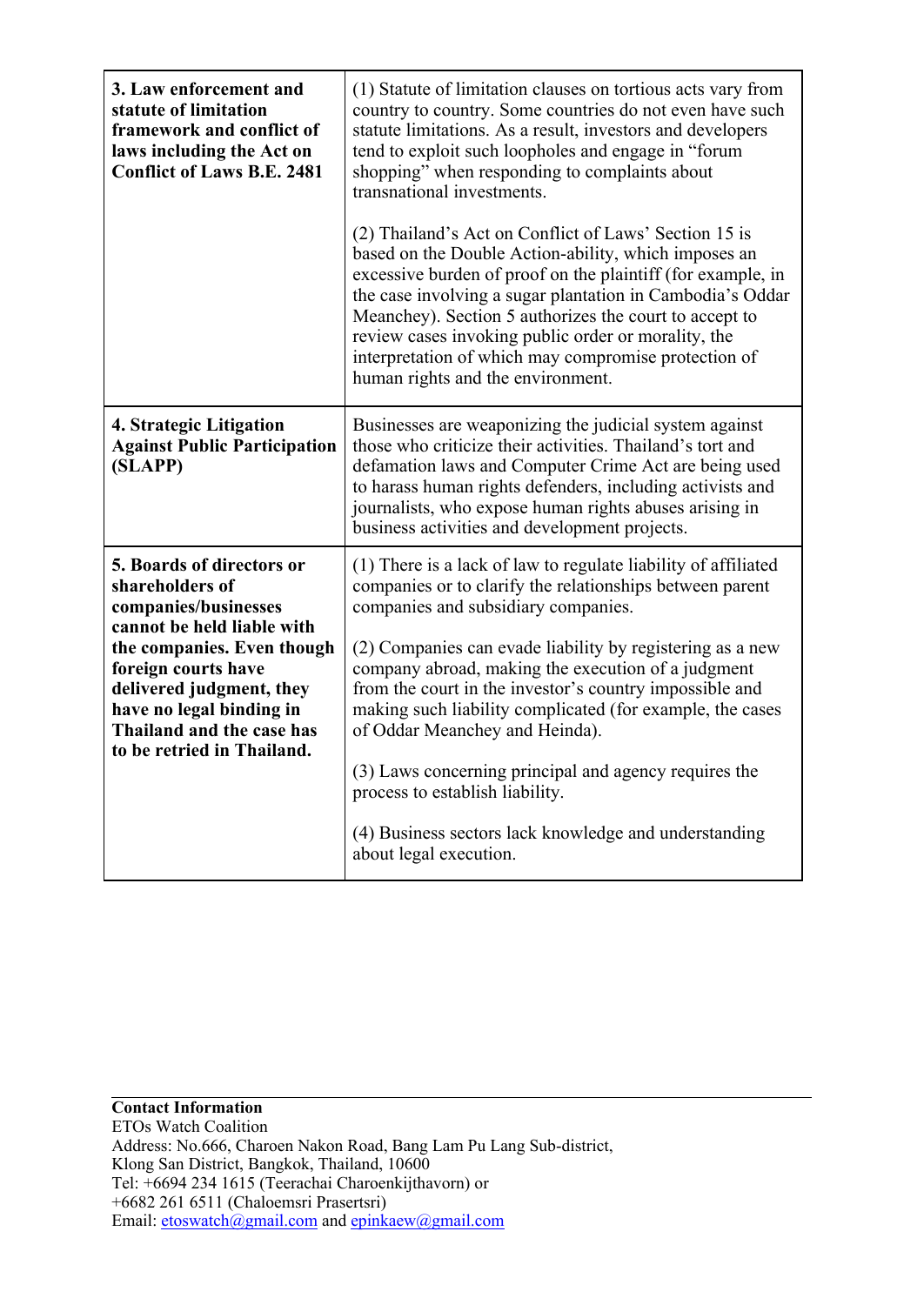| <b>6. Access to remedies for</b><br>human rights abuses | (1) Injured parties face problems and obstacles accessing<br>an effective remedy, especially in seeking damages for<br>mental anguish. Although the Supreme Court has made<br>issued decisions in certain individual cases, the issue has<br>failed to gain public traction. |
|---------------------------------------------------------|------------------------------------------------------------------------------------------------------------------------------------------------------------------------------------------------------------------------------------------------------------------------------|
|                                                         | (2) Although the Thai cabinet adopted the NAP in Phase 1,<br>the plan has no legally binding status and has led to no<br>assertion of the victims' right to remedy for impacts from<br>various development projects by the concerned public<br>agencies and companies.       |

# **Recommendations**

4. (i) The Government of Thailand should manage foreign investment and development based on the precautionary principle, and should provide <sup>a</sup> competent and effective system for remedies. This includes ensuring that financial institutions require borrowing companies to set aside <sup>a</sup> sum of money in trust (or as par<sup>t</sup> of <sup>a</sup> remedy fund) at <sup>a</sup> certain percentage of the loans. This will make it possible to provide risk assurance and remedies if human rights abuses arise. Thailand should not provide suppor<sup>t</sup> to investors or companies that file SLAPP cases against human rights defenders, particularly in cases involving transboundary impacts.

5. (ii) Public agencies involved in human rights work, including NHRC and the Rights and Liberties Protection Department under the Ministry of Justice, should be involved in decisions on whether to confer licenses, permits and contracts to companies and in assuring that full-fledged human rights due diligence has been conducted. In addition, <sup>a</sup> watchlist of businesses which affect human rights should be developed.

6. (iii) The state or independent organizations should incentivize state enterprises, financial institutions, corporations or companies to conduct their business throughout their supply chains based on good governance while taking into account impacts on human rights, community rights and the environment through the evaluation of Fair Cross Border Business. Thailand's NAP should be used as <sup>a</sup> benchmark, and those which pass this benchmark should be offered incentives such as tax benefits. Financial institutions should be required to prepare <sup>a</sup> human rights due diligence assessment based on the precautionary principle before offering financing for <sup>a</sup> company or cross-border investment.

7. (iv) Thailand should consider joining the Organisation for Economic Co-operation and Development (OECD) or should develop <sup>a</sup> mechanism similar to the National Contact Point (NCP) for the OECD Guidelines for Multinational Enterprises to receive and investigate complaints from affected people. The NCP's composition should include civil society organizations and community organizations to ensure its accessibility with regard to complaints from the public.

8. (v) Public agencies, state enterprises, corporations and other businesses must publicly disclose business contracts on various projects that might affect public interest, in order to

#### **Contact Information**

ETOs Watch Coalition Address: No.666, Charoen Nakon Road, Bang Lam Pu Lang Sub-district, Klong San District, Bangkok, Thailand, 10600 Tel: +6694 234 1615 (Teerachai Charoenkijthavorn) or +6682 261 6511 (Chaloemsri Prasertsri) Email: [etoswatch@gmail.com](mailto:etoswatch@gmail.com) and ep[inkaew@gmail.com](mailto:epinkaew@gmail.com)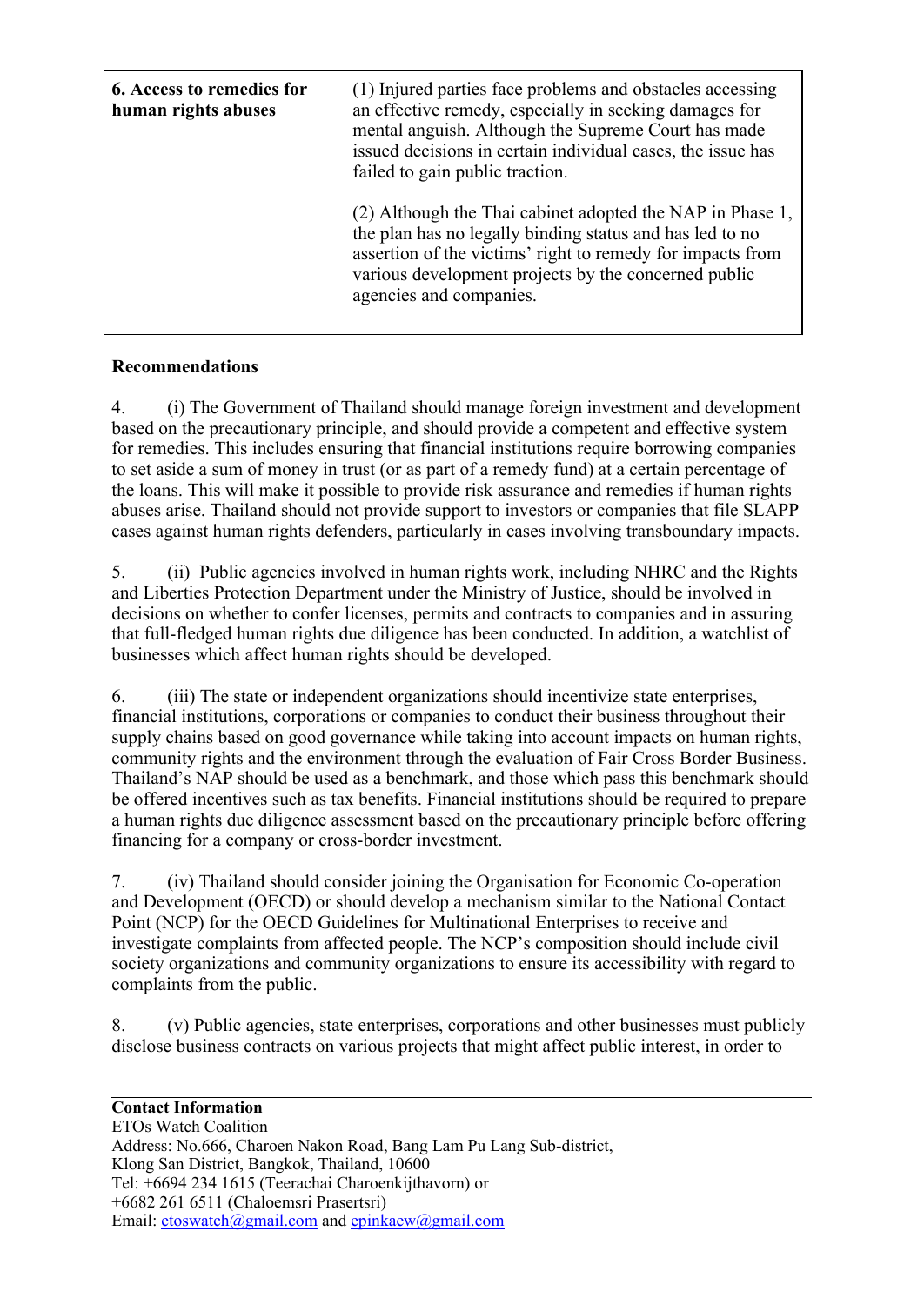ensure full accountability.

9. (vi) The state should enact laws to require state enterprises and businesses to disclose information about their supply chains, including their funding sources, revenue payments to the government, and subsidiaries or affiliated companies in all projects.

10. (vii) The state should require that state enterprises, corporations and companies assess the cumulative impacts and transboundary impacts of their investments through the environmental impact assessment process. The state should also require relevant governmen<sup>t</sup> agencies to assess cumulative and transboundary impacts through Strategic Environmental Assessment where appropriate. These assessments must be conducted by impartial and independent organizations that do not face <sup>a</sup> conflict of interest or other improper incentives for downplaying the risks of investments or plans.

11. (viii) The state must prescribe <sup>a</sup> clear and concrete punitive framework through both criminal and civil proceedings against state enterprises, corporations or companies, in order to provide effective access to remedies and accountability for violations of human rights and community rights. For less serious impacts, project developers should be required to establish grievance mechanisms where communities can raise concerns without fear of retaliation. Company-controlled grievance mechanisms should not preven<sup>t</sup> communities from accessing justice through other judicial or non-judicial mechanisms.

12. (ix) The state must halt or suspend any investments or financial assistance should it be established that gross human rights violations – such as war crimes, crimes against humanity, genocide, forced labor, torture, extrajudicial killings, sexual assault, and enforced disappearances – have occurred. The right of the state to halt or suspend investments should be written into project contracts.

13. (x) If Thailand's transboundary investment is found to cause gross human rights violations, the statute of limitations shall not apply to criminal or civil cases brought against such investors.

14. (xi) The state should reform domestic laws to ensure the statute of limitations does not restrict the right of injured parties to file cases concerning the violation of human rights, community rights and the environment which take place abroad as <sup>a</sup> result of the operation of state enterprises or companies from Thailand.

15. (xii) The state should provide civil society with opportunities to participate in the review and investigation of the situation of business and human rights (by seeking input during early planning stages, making available funding support, and offering other facilitation).

16. (xiii) The state should repeal the Double Action-ability principle pursuan<sup>t</sup> to Section 15 of the Act on Conflict of Laws. Only the *lex loci delicti* principle pursuan<sup>t</sup> to Section 15 should remain in use.

17. (xiv) The state should adopt <sup>a</sup> "duty of care" principle and integrate the "piercing the corporate veil" principle into Thailand's domestic law to ensure access to effective remedies.

#### **Contact Information**

ETOs Watch Coalition Address: No.666, Charoen Nakon Road, Bang Lam Pu Lang Sub-district, Klong San District, Bangkok, Thailand, 10600 Tel: +6694 234 1615 (Teerachai Charoenkijthavorn) or +6682 261 6511 (Chaloemsri Prasertsri) Email:  $etoswatch@gmail.com$  and  $epinkaw@gmail.com$